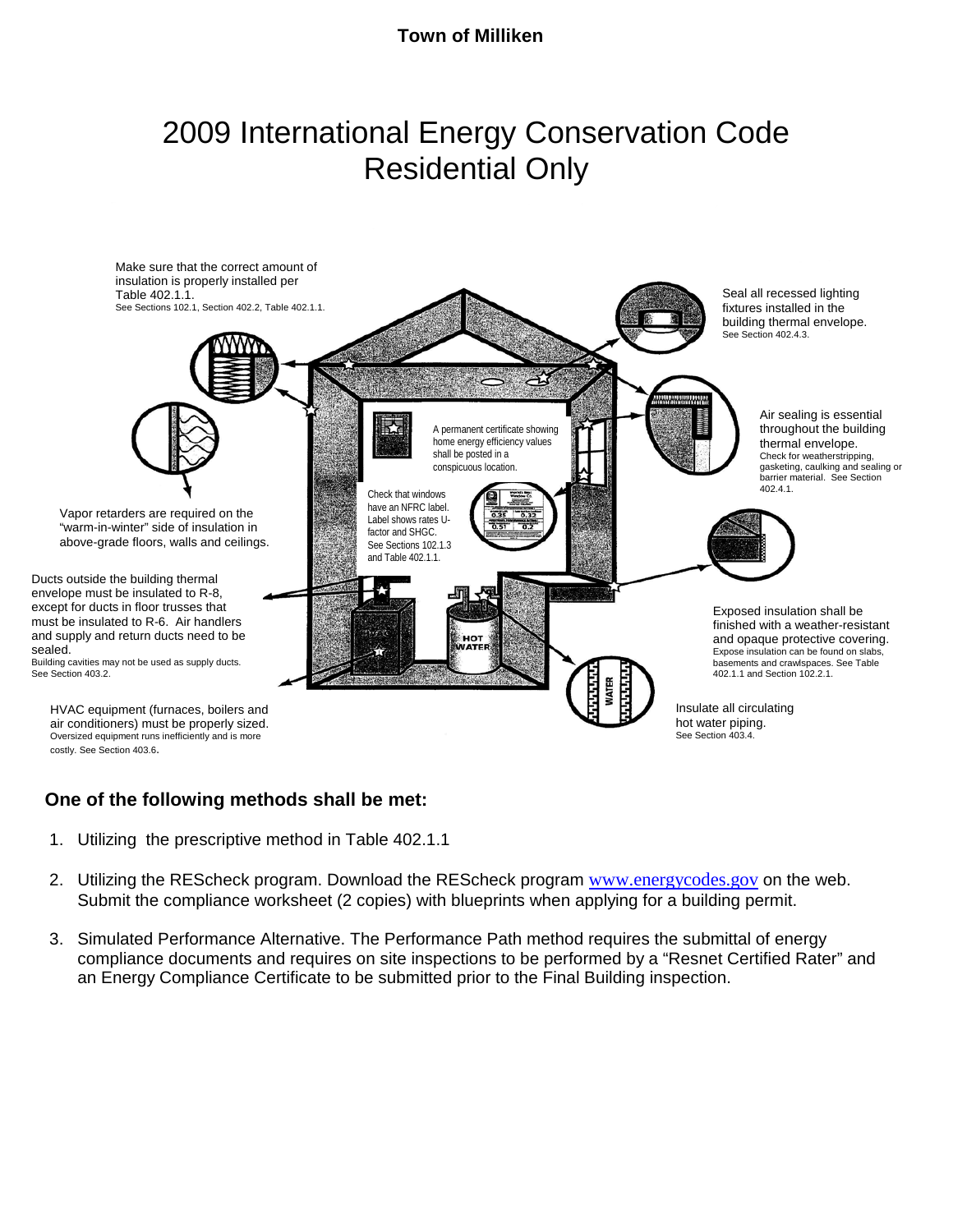## Simplified Insulation Requirement Single-Family Prescriptive Zone 5

| Glazing U-factor | Ceiling/Floor<br>Over Outside Air | Wall                | Floor         | Basement<br>Wall               | Slab on<br>Grade<br>Perimeter | Crawlspace<br>Wall             |  |
|------------------|-----------------------------------|---------------------|---------------|--------------------------------|-------------------------------|--------------------------------|--|
| 0.35 Max.        | <b>R-38 Min.</b>                  | $R-20$<br>$R13+5^a$ | $R-30^b$ Min. | R-10/R-13<br>Min. <sup>c</sup> | R-10, 2 ft.<br>Min.           | R-10/R-13<br>Min. <sup>c</sup> |  |

- Table 402.1.1
- a. "13+5" means R-13 cavity insulation plus R-5 insulated sheathing
- b. Or insulation sufficient to fill the framing cavity, R-19 minimum
- c. The first R value applies to continuous insulation, the second to framing cavity insulation, either insulation meets the requirement

#### BUILDING ENVELOPE

- 1. Window and door schedule
- 2. Wall, roof and floor types (insulation)
- 3. Window *U*-factor 0.35

## BUILDING THERMAL ENVELOPE

Building envelope shall be durably sealed to limit infiltration. The sealing methods between different materials shall allow for expansion and contraction. The following shall be caulked, gasketed, weatherstripped or otherwise sealed with an air barrier material, suitable film or solid material.

- 1. All joints, seams and penetrations
- 2. Site-built windows, doors and skylights
- 3. Openings between window and door assemblies and their respective jams and framing
- 4. Utility penetrations
- 5. Dropped ceilings and chases adjacent to thermal envelope
- 6. Knee walls
- 7. Walls and ceilings separating garage from conditioned spaces
- 8. Behind tubs and showers on exterior walls
- 9. Common walls between dwelling units
- 10. Other sources of infiltration

# MECHANICAL REQUIREMENTS

- 1. Duct work outside the building envelope is required to be R-6 in floor joist cavity and R-8 in unconditioned space and is required to be sealed with mastic or other approved materials
- 2. Seal all joints according the Section M 1601.3.1 IRC
- 3. Seal all wall cavities in cold air returns
- 4. Heating and cooling equipment shall be sized according to Section M 1403.3 IRC

# REQUIRED INSPECTIONS FOR BUILDING ENVELOPE

- 1. Foundation (Chapter 4 IECC)
	- a. Verify perimeter slab insulation as shown on drawings
	- b. Verify below grade insulation as shown on drawings
- 2. Frame (Chapter 4 IECC)
	- a. Verify all joints at foundation are caulked
	- b. Verify windows and doors meet *U*-factor requirement according to plans
	- c. Verify weather resistive barrier and all flashing have been properly installed
- 3. Insulation (Chapter 4 IECC)
	- a. Verify all frame requirements have been addressed
	- b. Verify *R*-value of insulation has been applied according to plans submitted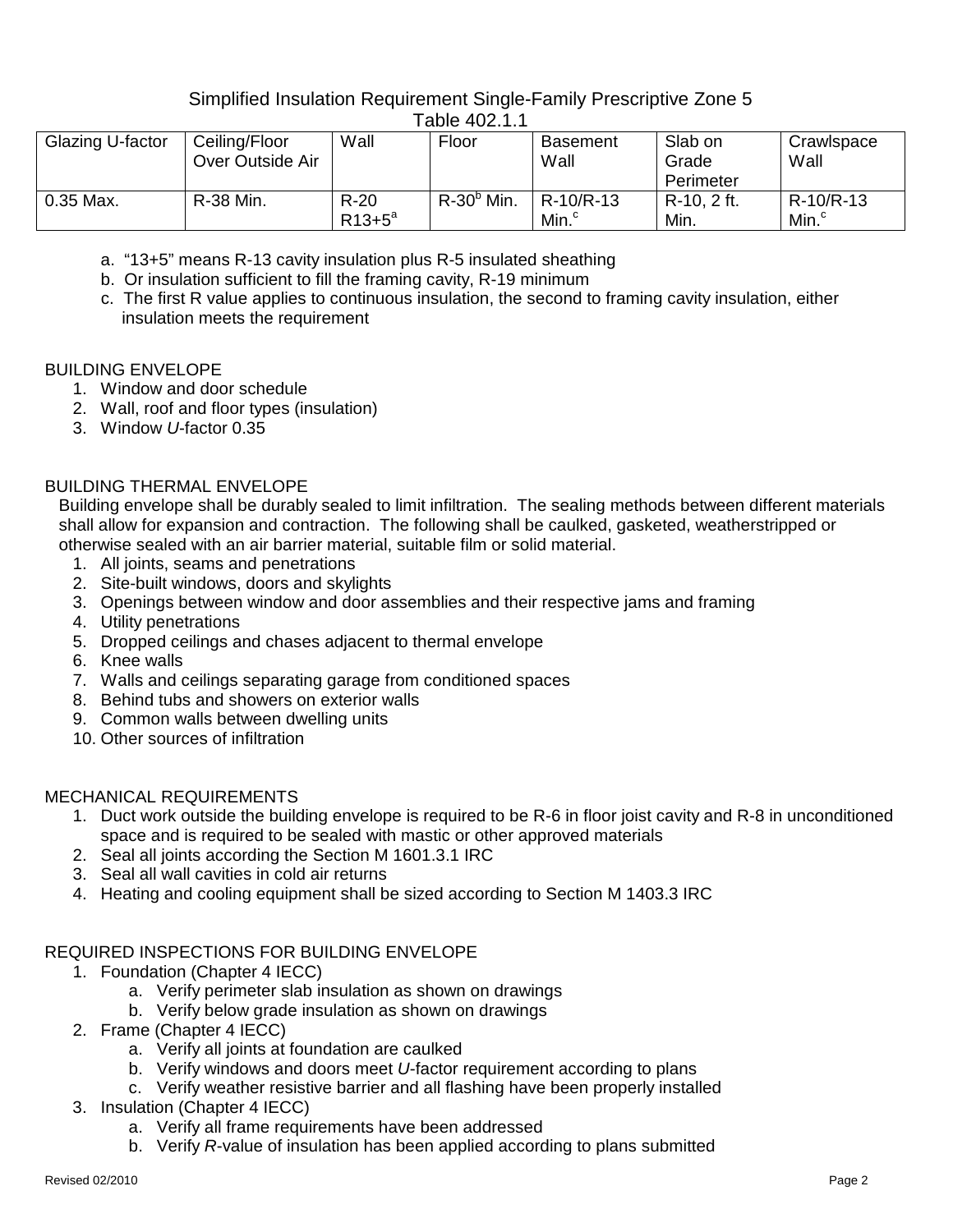- c. Verify floors have been insulated in unconditioned spaces and ventilation requirements have been met
- d. Verify walls of crawlspace or basement have been insulated according to plans
- 4. Electrical (Chapter 4 IECC)
	- a. Verify all recessed lighting fixtures and electrical openings in the building thermal envelope have been sealed and installed to Section 402.4.3
- 5. Final Inspection
	- a. Verify all corrections have been addressed
	- b. Post insulation certificate in conspicuous location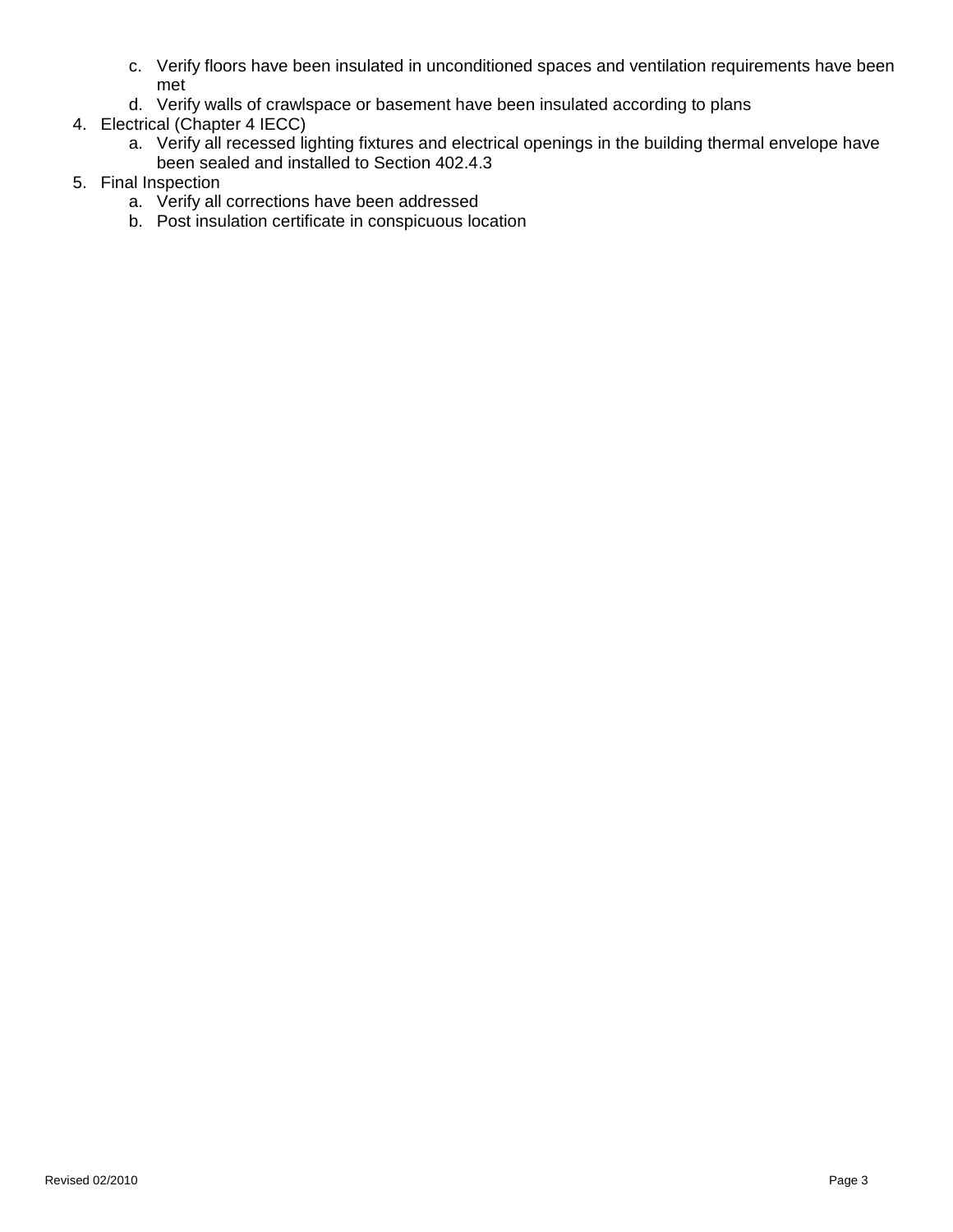

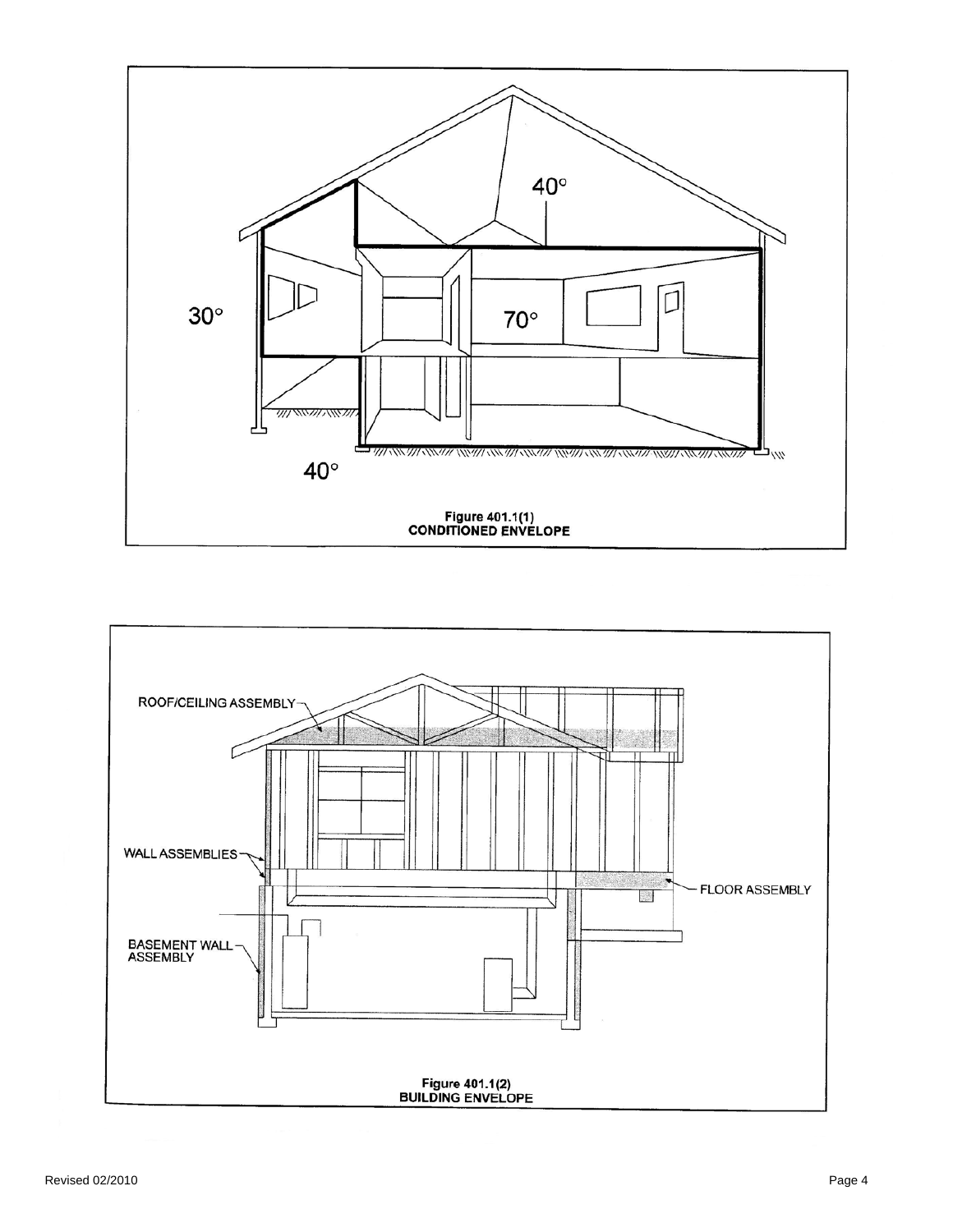

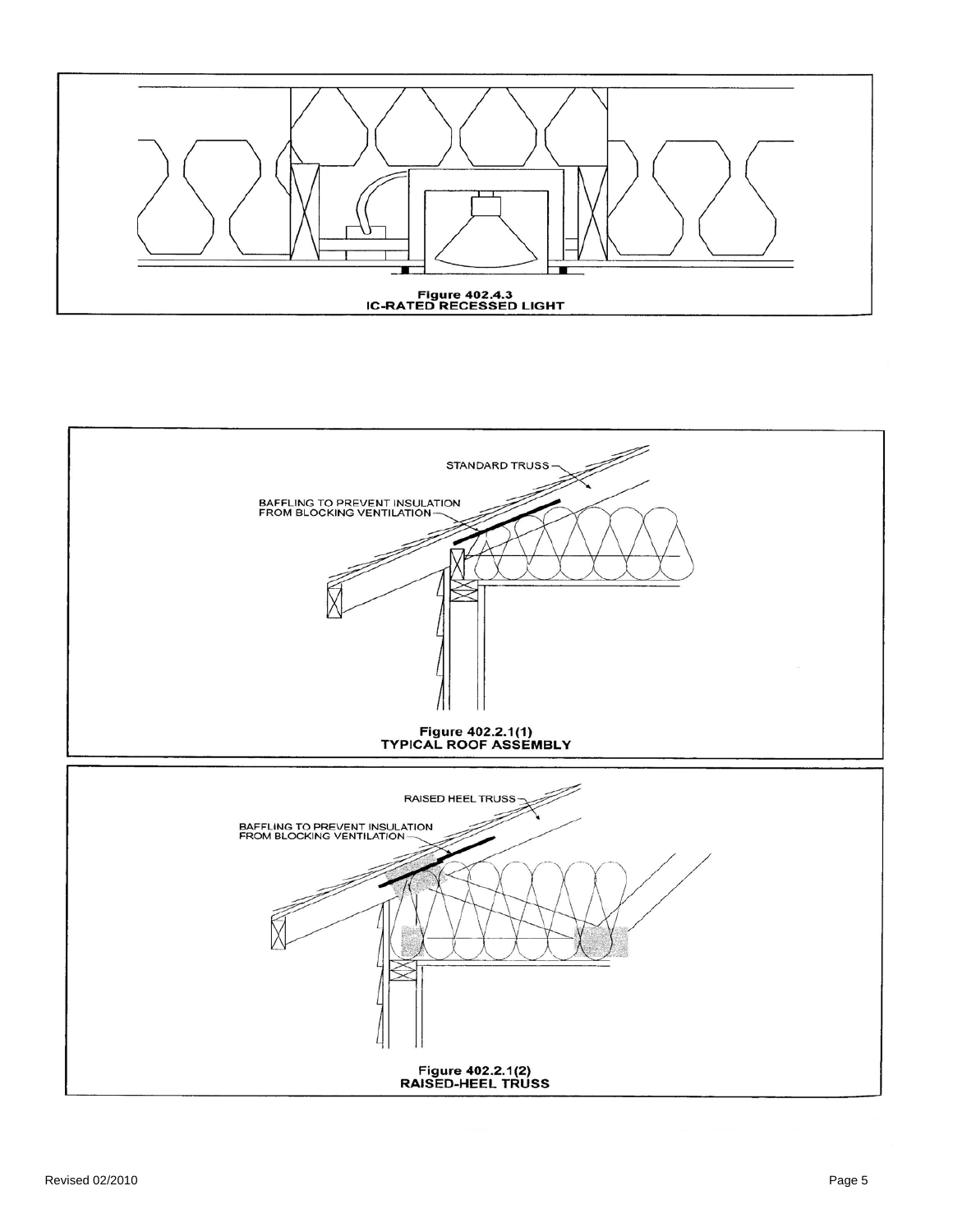

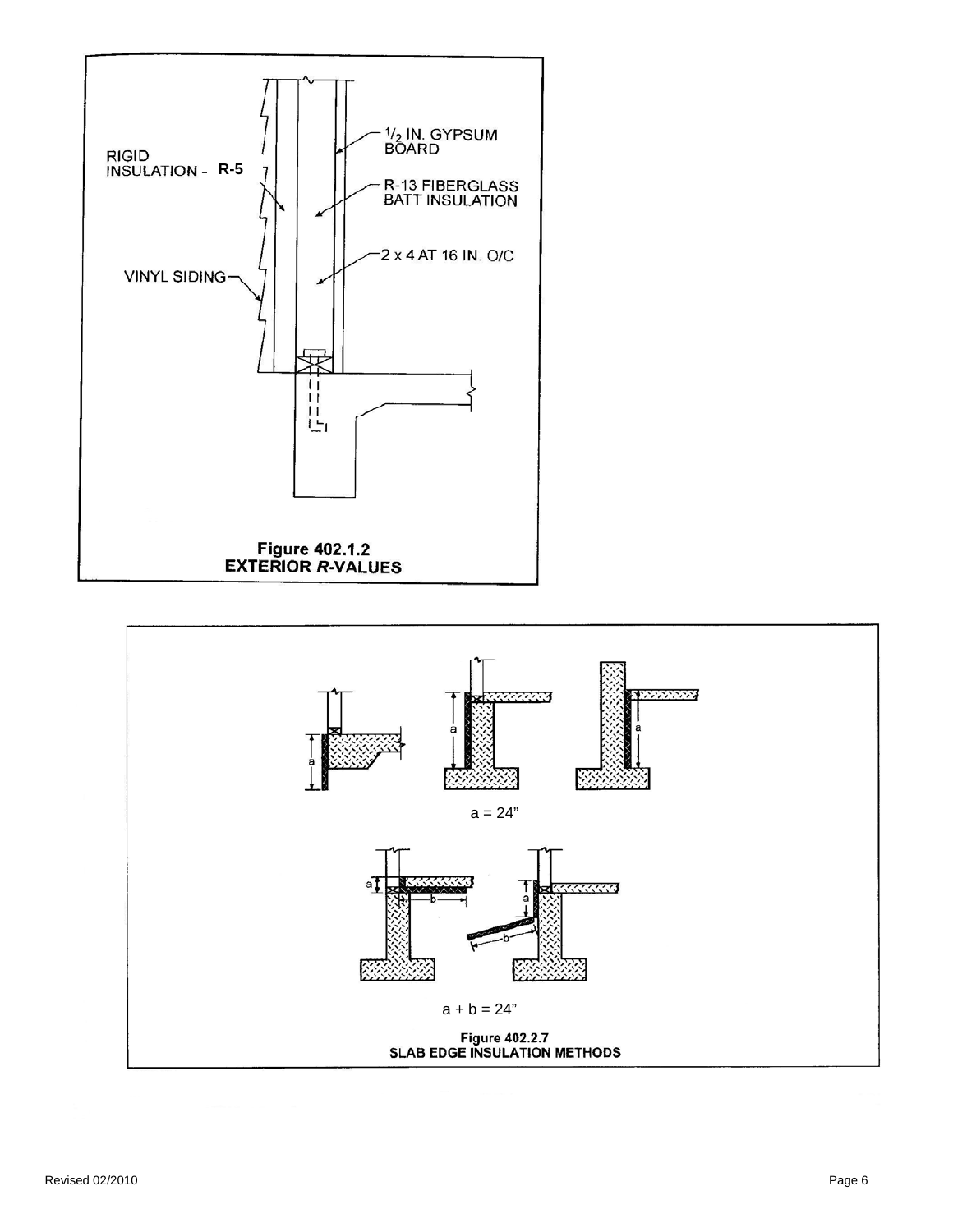